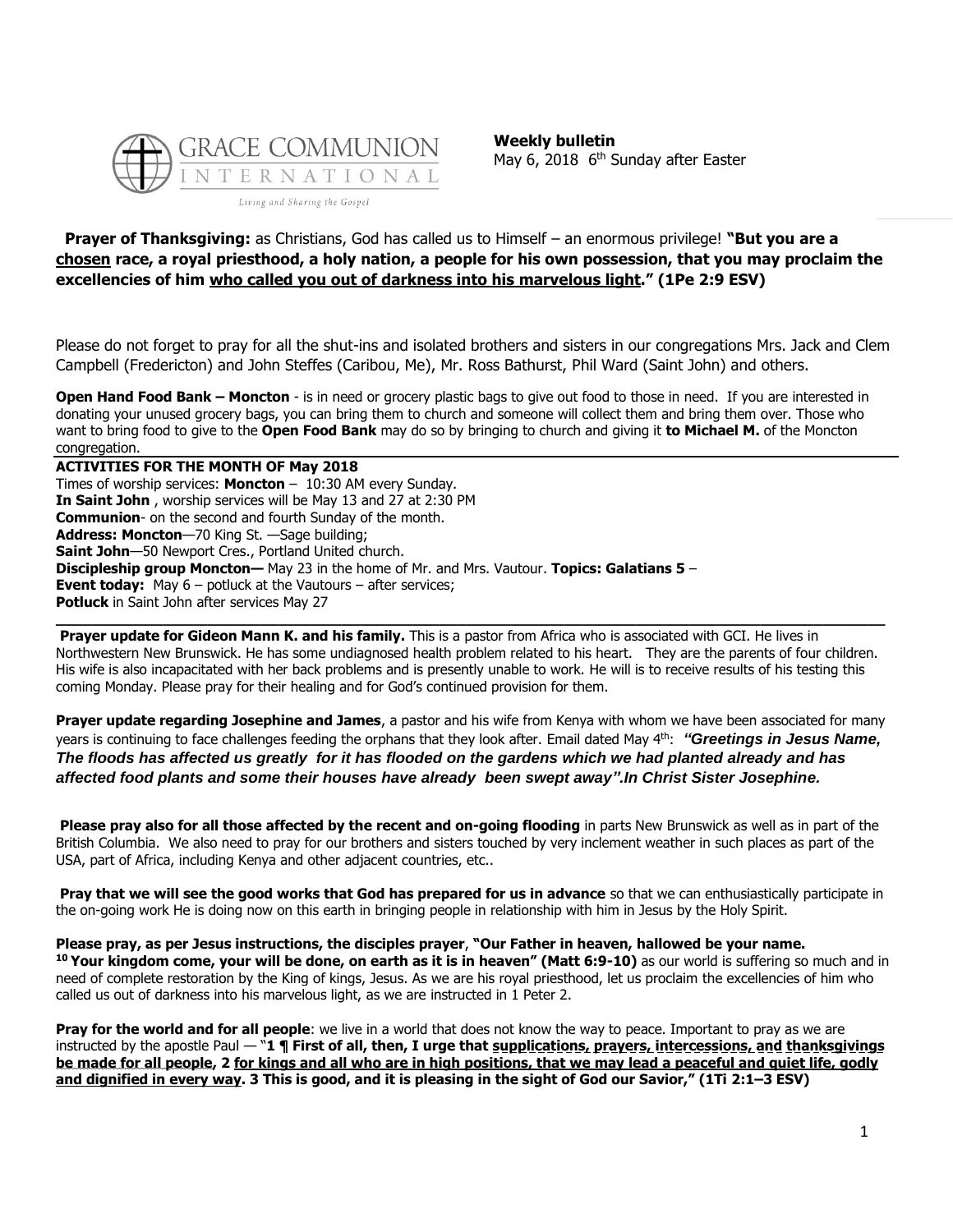### **Please pray, as per Jesus instructions, the disciples prayer**, **"Our Father in heaven, hallowed be your name.**

**<sup>10</sup> Your kingdom come, your will be done, on earth as it is in heaven" (Matt 6:9-10)** as our world is suffering so much and in need of complete restoration by the King of kings, Jesus. As we are his royal priesthood, let us proclaim the excellencies of him who called us out of darkness into his marvelous light, as we are instructed in 1 Peter 2.

#### **COMMEMORATING THE CRUCIFIXION (from https://www.gci.org/disc/08-commemorating)**

Almost 2,000 years ago, a Jewish carpenter was condemned as a dangerous religious and political rebel. He was executed in one of the most painful and shameful punishments ever known: flogging and crucifixion. This form of death was a scandal to both Jews and Gentiles.



Nevertheless, Jesus' followers made a point of remembering his death—not just the fact that he died, but also that he died in such a shameful way. In their written stories about Jesus, they devoted lengthy sections to his horrible death. They set aside one day each year as the anniversary of his death.

Why is Jesus' death so important to Christians—and so central to the Christian faith?

## **Of greatest importance**

Jesus' death is listed as of "first importance" in Paul's summary of the gospel message: "What I

received I passed on to you as of first importance: that Christ died for our sins according to the Scriptures, that he was buried, that he was raised on the third day according to the Scriptures, and that he appeared…" ([1 Corinthians 15:3-5\)](https://biblia.com/bible/niv/1%20Cor%2015.3-5). Paul even characterized his own preaching as "the message of the cross" ([1 Corinthians 1:18](https://biblia.com/bible/niv/1%20Cor%201.18)). "We preach Christ crucified," he said (verse 23).

Jesus' death was predicted in Scripture, and was necessary ([Luke 24:25-26;](https://biblia.com/bible/niv/Luke%2024.25-26) [Acts 3:18;](https://biblia.com/bible/niv/Acts%203.18) [17:3\)](https://biblia.com/bible/niv/Acts%2017.3). It was necessary not just for the Messiah to *die*, but to *suffer*, and to be crucified for our salvation. It was an essential part of Jesus' ministry, and an essential part of the gospel. Jesus had predicted his own suffering and death, even his death on a cross [\(Mark 8:31-32;](https://biblia.com/bible/niv/Mark%208.31-32) [9:31;](https://biblia.com/bible/niv/Mark%209.31) [10:33-34;](https://biblia.com/bible/niv/Mark%2010.33-34) [Matthew 20:19;](https://biblia.com/bible/niv/Matt%2020.19) [26:2;](https://biblia.com/bible/niv/Matthew%2026.2) [John 12:32-33\)](https://biblia.com/bible/niv/John%2012.32-33). He was sure it had to happen the way it did [\(Matthew 26:54\)](https://biblia.com/bible/niv/Matt%2026.54)—it was his purpose, his mission [\(John 12:27\)](https://biblia.com/bible/niv/John%2012.27). He had to fulfill the prophecy of Isaiah 53 [\(Luke 22:37\)](https://biblia.com/bible/niv/Luke%2022.37). Jesus said that his death would be a ransom to save other people [\(Mark 10:45\)](https://biblia.com/bible/niv/Mark%2010.45). At his Last Supper, he said that he gave his body on behalf of other people, and he gave his blood to form a new covenant, the basis of a new relationship between God and humanity, based on forgiveness [\(Luke 22:19-20;](https://biblia.com/bible/niv/Luke%2022.19-20) [Matthew 26:28\)](https://biblia.com/bible/niv/Matt%2026.28). He was, as Isaiah 53 had predicted, an innocent person who suffered and died to ransom the guilty. God laid our sins on Jesus, and he was killed for *our* transgressions to buy our freedom.

Jesus not only predicted his death, he also explained its significance for us—and this is why it is good news. He gave his body for us—for our benefit. He allowed his blood to be shed so we would be forgiven. Jesus was the mediator between God and humans. His death enables us to have a covenant with God—a relationship of promise and loyalty. The death of Christ is the *only* way for our salvation. That is why Jesus, even though he knew what pain awaited him, "resolutely set out for Jerusalem" ( $Luke 9:51$ ). It was the reason he had come.

# **Publicizing a scandal**

The resurrection of Jesus was wonderful news. It was a hope-filled message. Because of that, it would have been easy for the apostles to emphasize Jesus' resurrection and skip over his shameful death. Indeed, we read in Acts that they preached the resurrection—but they also boldly reminded people of the shameful punishment Jesus had received (Acts [2:22-24;](https://biblia.com/bible/niv/Acts%202.22-24) [3:13-15;](https://biblia.com/bible/niv/Acts%203.13-15) [4:10;](https://biblia.com/bible/niv/Acts%204.10) [5:30-31;](https://biblia.com/bible/niv/Acts%205.30-31) [7:51-53;](https://biblia.com/bible/niv/Acts%207.51-53) [10:37-40;](https://biblia.com/bible/niv/Acts%2010.37-40) [13:27-30\)](https://biblia.com/bible/niv/Acts%2013.27-30).

Not only did they admit the cross, they also called it a *tree*—a word that would remind Jews of [Deuteronomy 21:22-23,](https://biblia.com/bible/niv/Deut%2021.22-23) which says that anyone who is hung on a tree is under God's curse. By using the word *tree*, the apostles drew extra attention to the shameful way Jesus had died. Why did they emphasize this? Because it was important. The Scriptures had predicted it, Jesus had predicted it, and it was necessary for our salvation.

The cross involves shame as well as pain [\(Hebrews 12:2](https://biblia.com/bible/niv/Heb%2012.2)). It involves a "curse" ([Galatians 3:13-14\)](https://biblia.com/bible/niv/Gal%203.13-14). Paul did his best not to offend people, but he emphasized the crucifixion even though he knew it was offensive (Galatians [5:11;](https://biblia.com/bible/niv/Gal%205.11) [3:1;](https://biblia.com/bible/niv/Galatians%203.1) [6:14\)](https://biblia.com/bible/niv/Galatians%206.14). The cross was the center of his gospel [\(1 Corinthians 1:23;](https://biblia.com/bible/niv/1%20Cor%201.23) [2:2;](https://biblia.com/bible/niv/1%20Corinthians%202.2) [Philippians 3:18\)](https://biblia.com/bible/niv/Phil%203.18).

Paul gives the spiritual significance of the cross: Jesus redeemed us from the curse of the law by becoming a curse for us. He was made sin for us [\(2 Corinthians 5:21\)](https://biblia.com/bible/niv/2%20Cor%205.21). He was a sacrifice so that we might be justified, or declared right, so that we might escape the punishment our sins deserve [\(Romans 3:24-26\)](https://biblia.com/bible/niv/Rom%203.24-26). He carried our sins on his cross [\(1 Peter 2:24\)](https://biblia.com/bible/niv/1%20Pet%202.24). "Christ died for sins once for all, the righteous for the unrighteous, to bring you to God" ( $1$  Peter 3:18).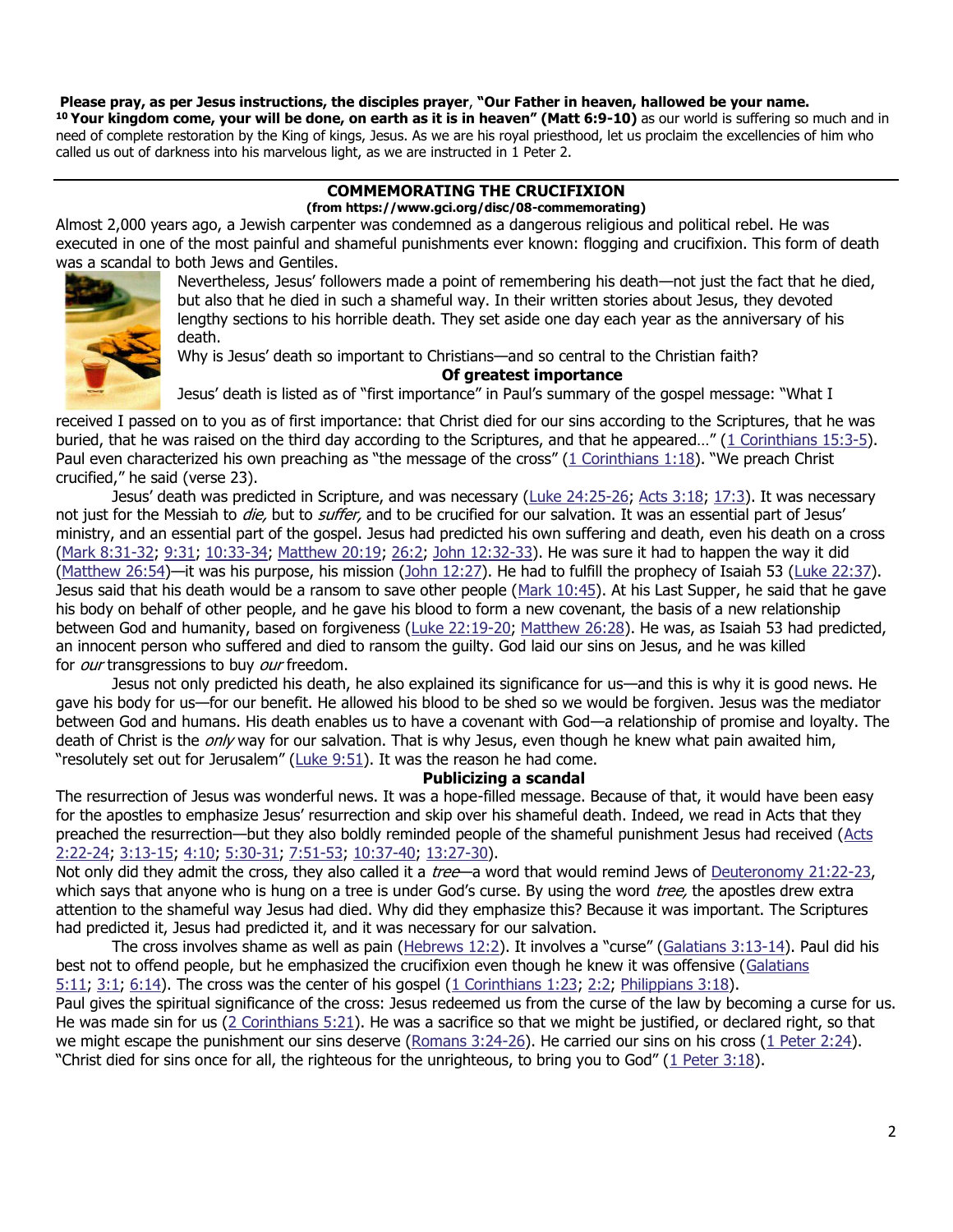Through the cross, we can be given the blessing promised to Abraham [\(Galatians 3:14\)](https://biblia.com/bible/niv/Gal%203.14). Through the cross, we are reconciled to God [\(Ephesians 2:16\)](https://biblia.com/bible/niv/Eph%202.16). Through the cross, God forgives our sins, taking away the written note of debt that was against us [\(Colossians 2:13-14\)](https://biblia.com/bible/niv/Col%202.13-14). Our salvation depends on the cross of Christ.

Since we fail to keep the law perfectly, we fall under its curse ( $Galatians 3:10$ ). We all deserve death (Romans [3:23;](https://biblia.com/bible/niv/Rom%203.23) [6:23\)](https://biblia.com/bible/niv/Romans%206.23). Jesus, being sinless, did not need to die, but he willingly died for us. The righteous died for the unrighteous. He received death so that we might receive life.

John Stott writes that the crucifixion shows three truths:

**First**, our sin must be extremely horrible. Nothing reveals the gravity of sin like the cross…. If there was no way by which the righteous God could righteously forgive our unrighteousness, except that he should bear it himself in Christ, it must be serious indeed….

**Secondly,** God's love must be wonderful beyond comprehension…. He pursued us even to the desolate anguish of the cross, where he bore our sin, guilt, judgment and death. It takes a hard and stony heart to remain unmoved by love like that…. **Thirdly**, Christ's salvation must be a free gift. He "purchased" it for us at the high price of his own life-blood. So what is there left for us to pay? Nothing! (The Cross of Christ, page 83)

### **A memorial of death**

The cross was the focus of Jesus' mission as a human. His job was not done until he was crucified. Jesus did not tell his disciples to remember his miracles—they were to remember his *death*. Jesus eliminated many rituals, but he commanded a new one: the bread and wine of the Lord's Supper. He told us to participate in these reminders of his death because his death, and our participation in his death, is vital for our salvation.

We remember Jesus' death not just as something that happened to Jesus—it is relevant for us today. The Lord's Supper looks to the past—Jesus willing gave his life for us—and to the present—his union with us now, and the future—his promise to return. Spiritually, are we crucified with Christ [\(Galatians 2:20\)](https://biblia.com/bible/niv/Gal%202.20), and on a daily basis, we are to crucify our sinful passions and desires [\(Galatians 5:24;](https://biblia.com/bible/niv/Gal%205.24) [Romans 8:13\)](https://biblia.com/bible/niv/Rom%208.13). To follow Jesus, we must take up our cross each day (Luke [9:23](https://biblia.com/bible/niv/Luke%209.23)), willing to deny wrong desires. The Lord's Supper reminds us of what our life is about.

Jesus' death is our pattern for daily living—it is a picture of complete submission to God, a picture of willingness to reject sin and choose righteousness. Jesus died for us, Paul says, so that we should no longer live for ourselves, but instead live to serve Jesus (2 [Corinthians 5:15](https://biblia.com/bible/niv/2%20Cor%205.15)). Since our old self was crucified with Christ, "we should no longer be slaves to sin" [\(Romans 6:6\)](https://biblia.com/bible/niv/Rom%206.6). Instead, we offer ourselves to God as living sacrifices, willing to serve him [\(Romans 6:13;](https://biblia.com/bible/niv/Rom%206.13) [12:1\)](https://biblia.com/bible/niv/Romans%2012.1). Because he died for us, we "die to sins and live for righteousness"  $(1$  Peter 2:24).

Jesus' death is evidence that God loves us—it shows us that God cares about us so much that he did something to solve our problem, to rescue us from the pain and death our sinfulness brought upon us [\(Romans 5:8-10\)](https://biblia.com/bible/niv/Rom%205.8-10). Since God did not spare his own Son, we can be confident that he will give us everything we need for salvation [\(Romans 8:32\)](https://biblia.com/bible/niv/Rom%208.32). His love for us becomes an example for how much we should love one another [\(Ephesians 5:1-2\)](https://biblia.com/bible/niv/Eph%205.1-2).

The death of Jesus gives us some important freedoms:

We are no longer prisoners of the law [\(Galatians 3:23;](https://biblia.com/bible/niv/Gal%203.23) [Romans 7:6\)](https://biblia.com/bible/niv/Rom%207.6).

We are no longer slaves of sin and passions [\(John 8:34-36;](https://biblia.com/bible/niv/John%208.34-36) [Romans 6:6-7,](https://biblia.com/bible/niv/Rom%206.6-7) [16;](https://biblia.com/bible/niv/Romans%206.16) [Titus 3:3\)](https://biblia.com/bible/niv/Titus%203.3).

We are no longer enslaved by death or fear [\(Romans 8:2;](https://biblia.com/bible/niv/Rom%208.2) [Hebrews 2:14-15\)](https://biblia.com/bible/niv/Heb%202.14-15).

We have overcome the world and the evil one [\(1 John 5:4-5;](https://biblia.com/bible/niv/1%20John%205.4-5) [1 John 2:13-14;](https://biblia.com/bible/niv/1%20John%202.13-14) [Revelation 12:11\)](https://biblia.com/bible/niv/Rev%2012.11).

With this freedom, we are to be slaves of righteousness, slaves of Jesus Christ [\(Romans 6:18\)](https://biblia.com/bible/niv/Rom%206.18). He died for us so we may live for him [\(2 Corinthians 5:14-15\)](https://biblia.com/bible/niv/2%20Cor%205.14-15). This is how we should respond to the love of God shown to us in the cross of Christ. The cross is also an example for us when we suffer. Peter reminds us that when we suffer unjustly, we should remember the example of Jesus, who suffered unjustly for us, setting an example for us  $(1$  Peter 2:19-23). In Hebrews we are told to remember Jesus when we grow weary of our troubles, for he endured great opposition for us [\(Hebrews 12:2-4\)](https://biblia.com/bible/niv/Heb%2012.2-4). Unjust suffering is part of the Christian calling, and part of the example Jesus set for us. "A servant is not greater than his master" ([John 15:20](https://biblia.com/bible/niv/John%2015.20)). The Lord's Supper reminds us of what Jesus' life was about, and that we are called to follow him. When we suffer, we are also encouraged by knowing that a crown of glory awaits us, just as it did for Jesus. When we identify with him in his cross, we will also share in his glory [\(Romans 8:17-18;](https://biblia.com/bible/niv/Rom%208.17-18) [2 Corinthians 4:17\)](https://biblia.com/bible/niv/2%20Cor%204.17).

Many people think that the cross is foolishness, but it shows us the wisdom of God [\(1 Corinthians 1:17-25\)](https://biblia.com/bible/niv/1%20Cor%201.17-25). It was a stroke of genius, a brilliant maneuver. It simultaneously shows us how ugly sin is, and how beautiful God's love is, and the extent of his commitment to ensure our salvation. It punishes sin and brings forgiveness. It shows both justice and grace. It breaks the power of sin and death, and gives us power to overcome. The cross gives us visible evidence that our sins have been dealt with once and for all, that our struggles are not in vain, and that a crown of glory awaits us through our Lord and Savior Jesus Christ. It is certainly worth remembering.